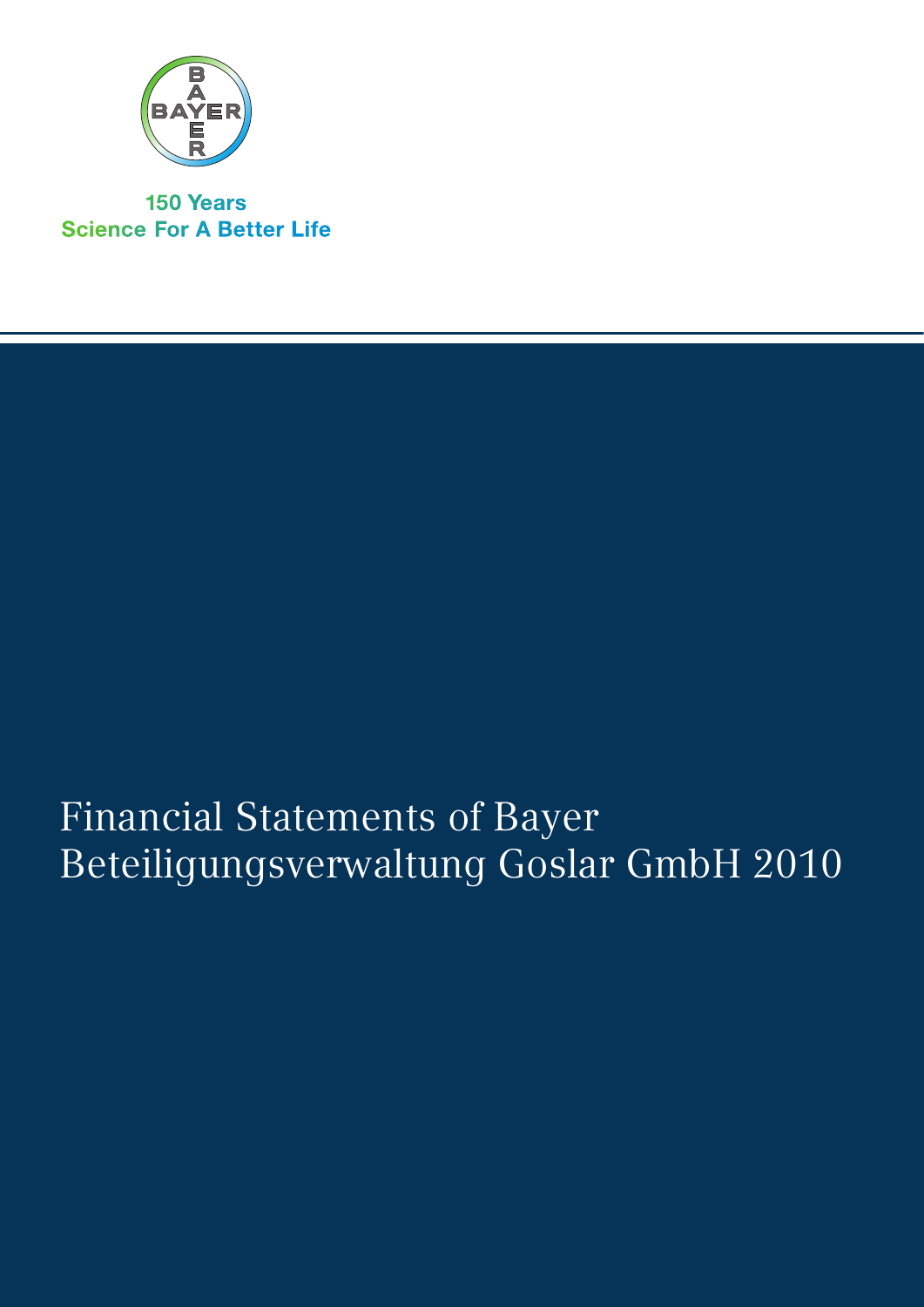## Statement of Financial Position for Bayer Beteiligungsverwaltung Goslar GmbH, Leverkusen as of December 31, 2010

|                                       | Dec. 31, 2009 | Dec. 31, 2010 |
|---------------------------------------|---------------|---------------|
|                                       | €             | €             |
| <b>ASSETS</b>                         |               |               |
| <b>Noncurrent assets</b>              |               |               |
| Property, plant and equipment         | 5,468         | 4,654         |
| Financial assets                      | 6,832,427     | 7,166,896     |
|                                       | 6,837,895     | 7,171,550     |
|                                       |               |               |
| <b>Current assets</b>                 |               |               |
| Receivables and other assets          |               |               |
| Receivables from affiliated companies | 25,461,414    | 296,017,799   |
| Other assets                          | 1,568,320     | 782,897       |
|                                       | 27,029,734    | 296,800,696   |
|                                       |               |               |
| <b>Bank balances</b>                  | 470,000,000   | 200,000,000   |
|                                       | 497,029,734   | 496,800,696   |
|                                       |               |               |
| Deferred charges                      | 0             | 2,223         |
|                                       |               |               |
|                                       | 503,867,629   | 503,974,469   |
|                                       |               |               |
| <b>EQUITY AND LIABILITIES</b>         |               |               |
| Equity                                |               |               |
| Capital stock                         | 42,000,000    | 42,000,000    |
| Capital reserves                      | 102,378,201   | 102,378,201   |
| Retained earnings                     | 55,317,600    | 55,317,600    |
| Profit carried forward                | 294,642,902   | 301,721,596   |
| Net income                            | 7,078,694     | 1,575,102     |
|                                       | 501,417,397   | 502,992,499   |
|                                       |               |               |
| Provisions                            |               |               |
| Provisions for taxes                  | 2,090,852     | 622,724       |
| Other provisions                      | 359,000       | 359,000       |
|                                       | 2,449,852     | 981,724       |
|                                       |               |               |
| <b>Other liabilities</b>              |               |               |
| Payables to affiliated companies      | 87            | 0             |
| Miscellaneous liabilities             | 293           | 246           |
|                                       | 380           | 246           |
|                                       |               |               |
|                                       | 503,867,629   | 503,974,469   |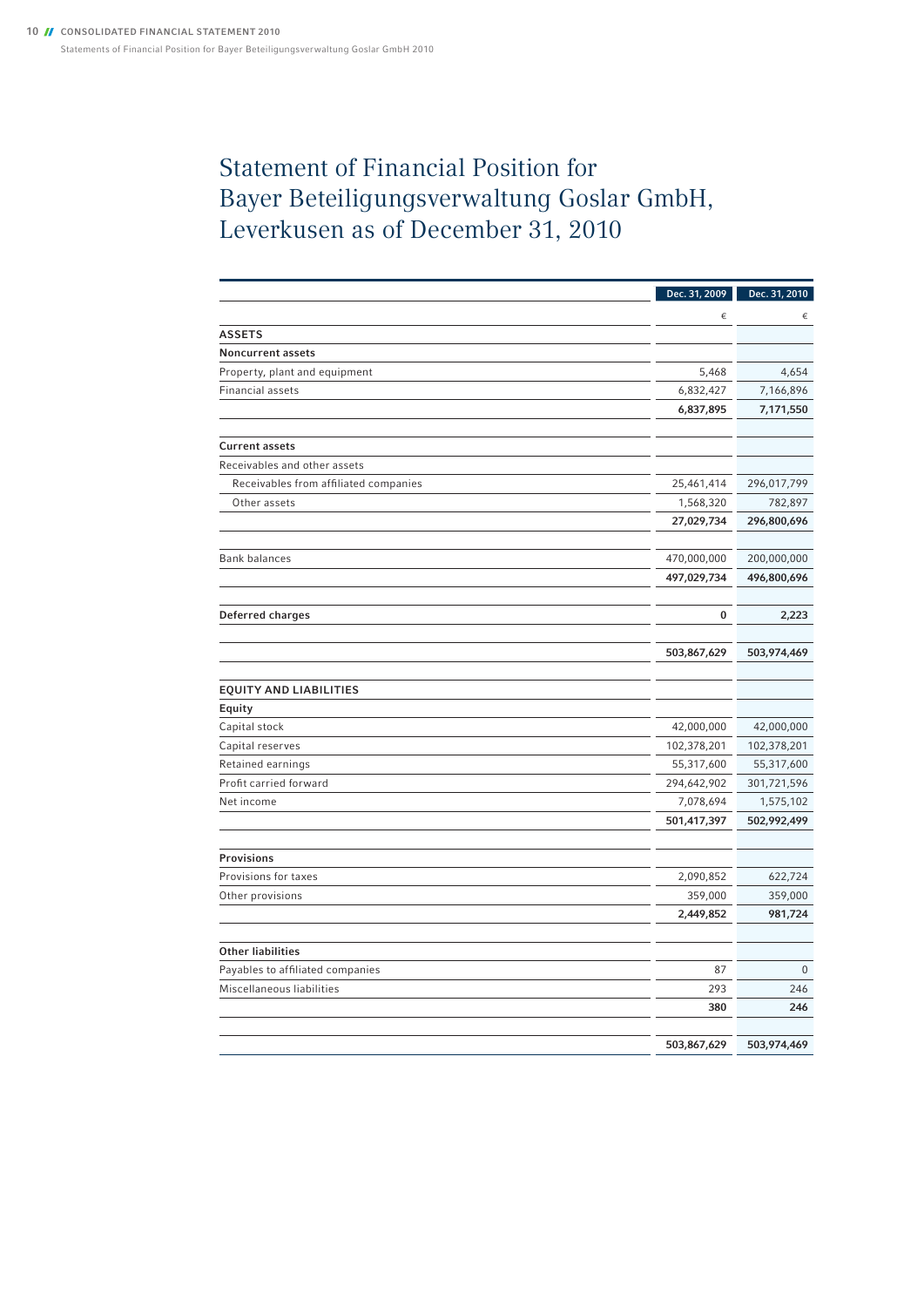## Income Statement for Bayer Beteiligungsverwaltung Goslar GmbH, Leverkusen for the period from January 1, 2010 to December 31, 2010

|                                                           | 2009       | 2010          |
|-----------------------------------------------------------|------------|---------------|
|                                                           | €          | €             |
| <b>Sales</b>                                              | 3,780      | $\mathbf{0}$  |
| Cost of goods sold                                        | (3,789)    | $\mathbf 0$   |
| Gross profit                                              | (9)        | $\mathbf{0}$  |
| General administration expenses                           | (76, 484)  | (159, 558)    |
| Other operating income                                    | 7,460      | 24,434        |
| Other operating expenses                                  | (620)      | (692)         |
| <b>Operating result</b>                                   | (69, 653)  | (135, 816)    |
| Write-downs of financial assets and marketable securities | (559,002)  | (496, 411)    |
|                                                           | (559,002)  | (496, 411)    |
|                                                           |            |               |
| Other interest and similar income                         | 6,661,946  | 3,660,671     |
| Interest and similar expenses                             | (34, 637)  | (145, 912)    |
|                                                           | 6,627,309  | 3,514,759     |
| Miscellaneous financial income                            | 196,109    | $\Omega$      |
| Miscellaneous financial expenses                          | (255, 238) | (100,000)     |
|                                                           | (59, 129)  | (100,000)     |
|                                                           |            |               |
| <b>Financial result</b>                                   | 6,009,178  | 2,918,348     |
|                                                           |            |               |
| Income before income taxes                                | 5,939,525  | 2,782,532     |
| Income taxes                                              | 1,139,169  | (1, 207, 430) |
| Net income                                                | 7,078,694  | 1,575,102     |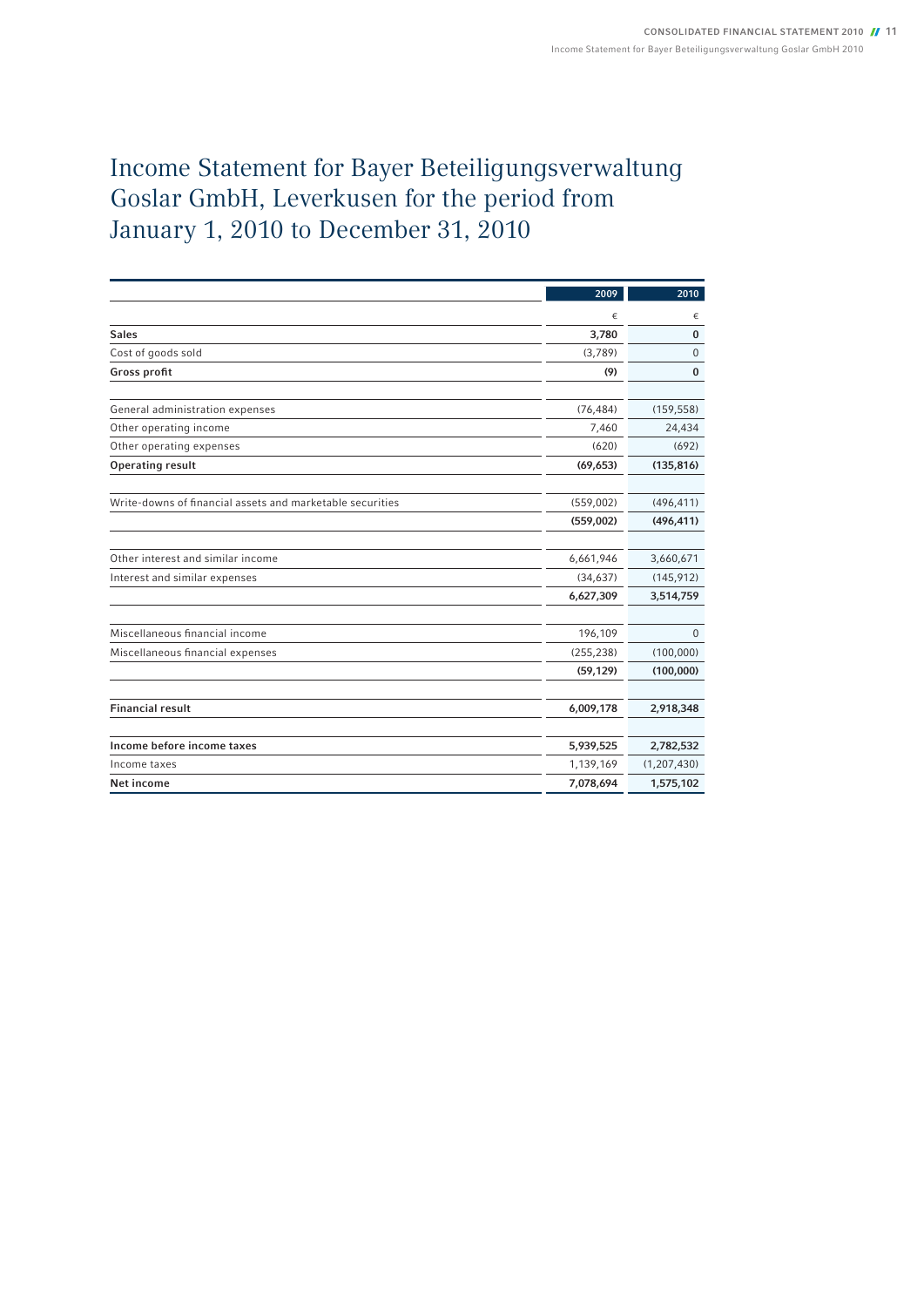### Assets of Bayer Beteiligungsverwaltung Goslar GmbH, Leverkusen as of December 31, 2010

|                                     | <b>Gross carrying amounts</b> |                  |                                |                    |                         | Net carrying amounts                                                             |                        |
|-------------------------------------|-------------------------------|------------------|--------------------------------|--------------------|-------------------------|----------------------------------------------------------------------------------|------------------------|
|                                     | As of:<br>Jan. 1, 2010        | <b>Additions</b> | Transfers/<br>reclassifcations | <b>Retirements</b> | As of:<br>Dec. 31, 2010 | <b>Accumulated</b><br>depreciation and<br>write-downs<br>as of:<br>Dec. 31, 2010 | as of<br>Dec. 31, 2010 |
|                                     | €                             | €                | €                              | €                  | €                       | €                                                                                | €                      |
| I. Property, plant and<br>equipment |                               |                  |                                |                    |                         |                                                                                  |                        |
| Furniture, fixtures and             |                               |                  |                                |                    |                         |                                                                                  |                        |
| other assets                        | 7,269                         | 721              | $\mathbf{0}$                   | 0                  | 7,990                   | 3,336                                                                            | 4,654                  |
|                                     | 7,269                         | 721              | 0                              | 0                  | 7,990                   | 3,336                                                                            | 4,654                  |
| <b>II. Financial assets</b>         |                               |                  |                                |                    |                         |                                                                                  |                        |
| Other loans                         | 16,973,246                    | 830,880          | $\mathbf{0}$                   | 0                  | 17,804,126              | 10,637,230                                                                       | 7,166,896              |
|                                     | 16,973,246                    | 830,880          | 0                              | 0                  | 17,804,126              | 10,637,230                                                                       | 7,166,896              |
| <b>Total assets</b>                 | 16,980,515                    | 831,601          | 0                              | 0                  | 17,812,116              | 10,640,566                                                                       | 7,171,550              |

Depreciation and write-downs of the assets of Bayer Beteiligungsverwaltung Goslar GmbH, Leverkusen as of December 31, 2010

|                                              | As of:<br>Jan. 1, 2010 | <b>Additions</b> | Exceptional<br>additions | Transfers/<br>reclassifcations | <b>Retirements</b> | Accumulated<br>depreciation and<br>write-downs<br>as of:<br>Dec. 31, 2010 |
|----------------------------------------------|------------------------|------------------|--------------------------|--------------------------------|--------------------|---------------------------------------------------------------------------|
|                                              | €                      | €                | €                        | €                              | €                  |                                                                           |
| I. Property, plant and<br>equipment          |                        |                  |                          |                                |                    |                                                                           |
| Furniture, fixtures and                      |                        |                  |                          |                                |                    |                                                                           |
| other assets                                 | 1,801                  | 1,535            | 0                        | 0                              | $\Omega$           | 3,336                                                                     |
|                                              | 1,801                  | 1,535            | 0                        | 0                              | 0                  | 3,336                                                                     |
| <b>II. Financial assets</b>                  |                        |                  |                          |                                |                    |                                                                           |
| Other loans                                  | 10,140,819             | 496,411          | $\Omega$                 | $\Omega$                       | 0                  | 10,637,230                                                                |
|                                              | 10,140,819             | 496,411          | $\bf{0}$                 | 0                              | 0                  | 10,637,230                                                                |
| <b>Total depreciation and</b><br>write-downs | 10,142,620             | 497,946          | 0                        | 0                              | 0                  | 10,640,566                                                                |

Notes to the Financial Statements of Bayer Beteiligungsverwaltung Goslar GmbH, Leverkusen for the fiscal year from January 1 to December 31, 2010

### Accounting Policies

The financial statements of Bayer Beteiligungsverwaltung Goslar GmbH have been prepared in accordance with the German Commercial Code (HGB) and German Limited Liability Companies Act (GmbH-Gesetz). The recognition and valuation principles used in the past have been retained in these financial statements.